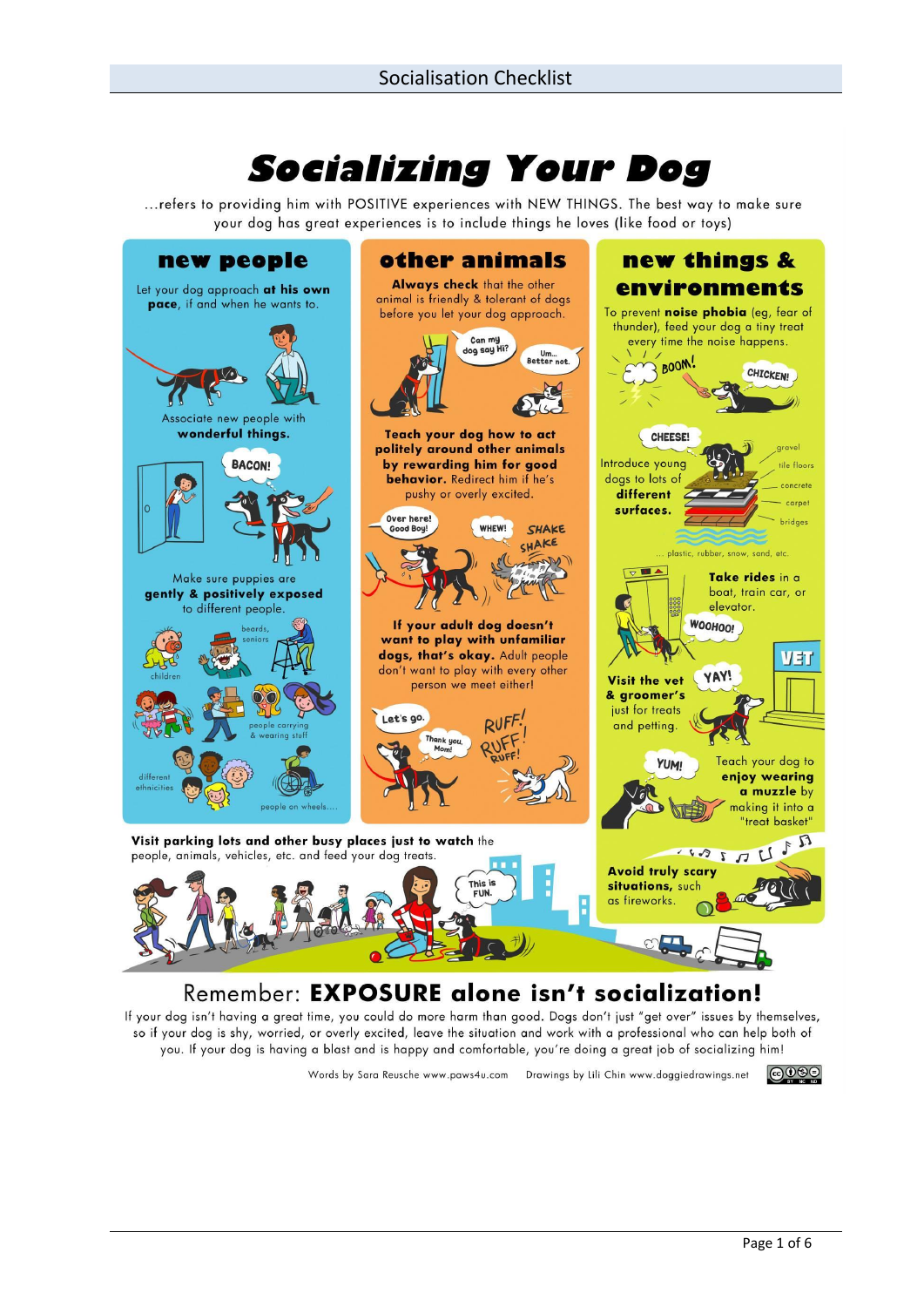### Socialisation Checklist

**The Critical Period for Puppy Socialisation is from 3 to 12 weeks of age**. During this period, puppies will usually respond to new things with curiosity and little fear. After this period, puppies will usually respond to new things with fear or fear based aggression. After 14 to 20 weeks (5 months) the socialisation window closes. Though you can and should socialise an adult dog it will be a lot harder.

Failure to socialise, or incorrect socialisation, during the critical period will result in a fearful dog, which will be displayed as either timidity or fear-based aggression towards new things.



It's critical to *try* introduce your puppy to all the things that he will encounter during the rest of his life so that he won't fear them later. "Encounter now what he will encounter later."

Provide opportunities for your puppy to explore many different places / animals / people / surfaces / sounds / sights / scents / tastes.

Your puppy's temperament will be about equally determined by genetics (breed and parents' characteristics) and how you socialise and interact with your puppy NOW! Traumatic experiences at any age can also impact your dog's temperament.

If your adult dog was not properly socialised as a puppy, it is not too late. You can introduce your adult dog to new things in the same way you would introduce a puppy, but introductions are likely to take much longer when done with a dog older than the critical period.

## **How to do introduce your PUPPY or DOG to new experiences**

All introductions must be fun and positive for the puppy or else you will do more harm than good!

**Let your puppy set the pace, never force**. Keep your puppy on a harness and **loose lead** and always allow him to move away when he is uncomfortable. Reward with praise and treats but don't bribe or lure your puppy towards the new thing.

**Avoid carrying** your puppy to new experiences as he will not be able to move away. If you do carry your puppy (to reduce disease risk), be very attentive to his body language. If he shows any signs of fear or distress (stiffening up, tucked tail, ears back, growling, cowering, looking away, etc) take him out of the situation immediately.

**Never overwhelm**. Don't expose your puppy to noisy groups of people or dogs such as parties, crowded streets or cafes, or public events.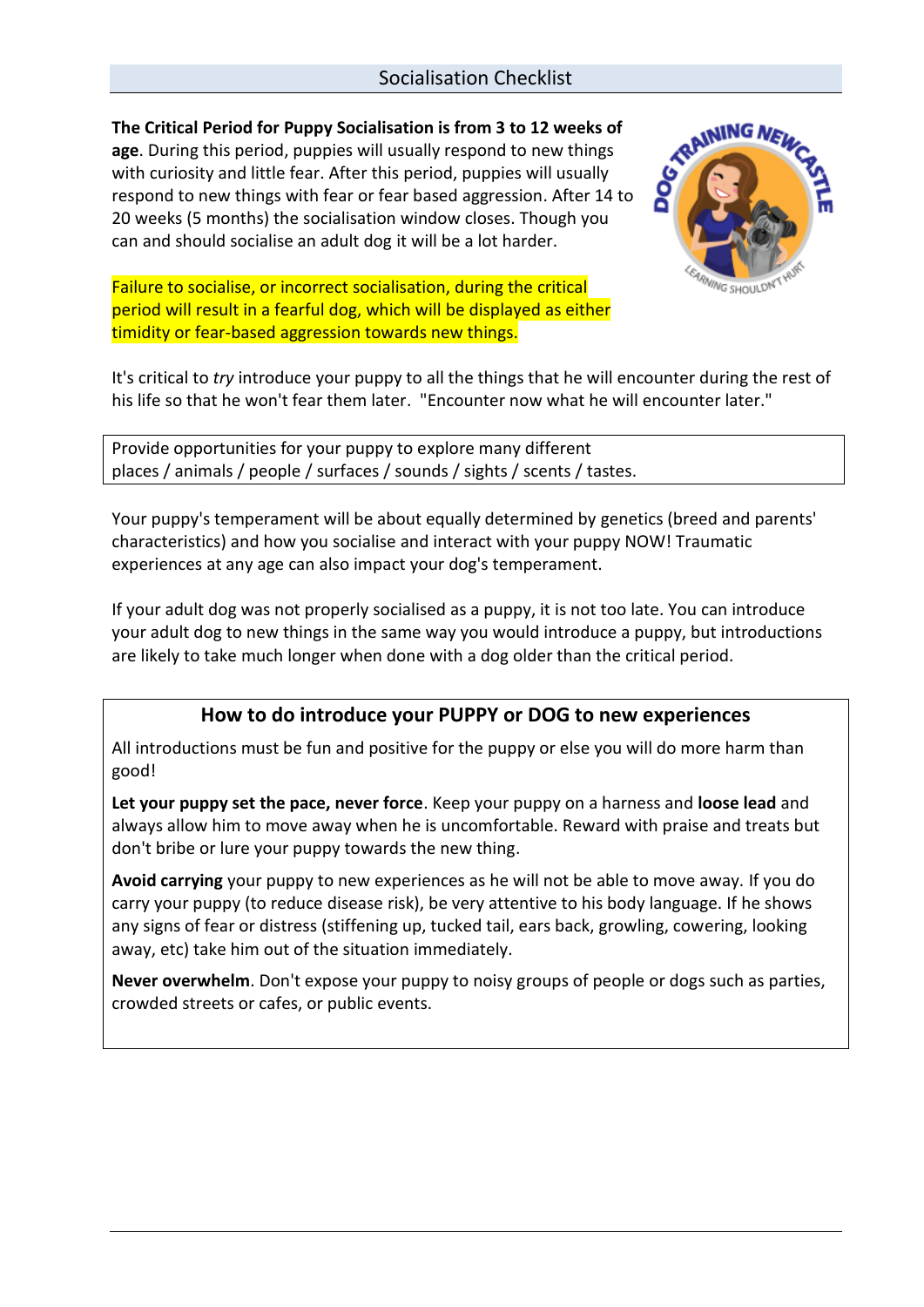| by Karen Pryor http://www.clickertraining.com/node/3953                                                    |                                                    |  |
|------------------------------------------------------------------------------------------------------------|----------------------------------------------------|--|
| Does your dog have an escape route?                                                                        | Good. Make sure he is able to move away from       |  |
|                                                                                                            | the new thing or situation.                        |  |
| Is your dog using the escape route repeatedly,                                                             | Bad. The challenge is probably too challenging.    |  |
| or is he reluctant to come back to the challenge?                                                          |                                                    |  |
| Is your dog coming back of his own choice?                                                                 | Good. It means you are keeping the challenge       |  |
|                                                                                                            | level with his curiosity.                          |  |
| Are you using food to lure the dog to approach                                                             | Bad. This is very common, but it's a mistake. This |  |
| the new thing?                                                                                             | demonstrates not the dog's comfort level, but the  |  |
|                                                                                                            | magnetism of the food. I sometimes see dogs        |  |
|                                                                                                            | drawn into an uncomfortable location by food,      |  |
| Remember                                                                                                   | focusing on the food to avoid seeing the scary     |  |
| If you are anxious you will make your puppy<br>anxious, Relax! there's nothing to be<br>frightened about!! | parts. When the food is gone, these dogs look up   |  |
|                                                                                                            | and "suddenly" have a fear reaction. I use lots of |  |
|                                                                                                            | food in training, of course, but food is for       |  |
|                                                                                                            | rewarding, not bribing!)                           |  |

### **Cautions: When Socialising you puppy or dog check for these things:**

# **Balancing the Need to Socialise vs Infection Risk**

Your puppy may not be fully immunised until 2 weeks after his third puppy vaccination. Parvo virus can be deadly. *However*, failure to socialise your puppy is even more deadly! Many more dogs die from behavioural problems caused by lack of early socialisation than die from parvo. So you must still get your puppy out into the world during the critical socialisation period, but you just need to take some sensible precautions.

Before your puppy's third vaccination, don't let him touch surfaces in places where lots of dogs go such as popular dog walking paths, dog parks, vets, pet stores, etc. But you can and should take your puppy to these places but carry him or put him in a pram; don't let him walk around and sniff. Whenever you carry your puppy, be especially aware of his body language. If he shows any signs of fear or distress such as stiffening, looking away, hiding his face, tucked tail, growling, etc, move away immediately.

Take your puppy to places of lower risk such to the homes of people who have no dogs or have vaccinated and friendly dogs. Let him off lead to sniff and explore. Take him on car trips and just sit in the car, or sit on a park bench with you puppy in your arms and watch, smell and listen.

#### **How to Use the Socialization Checklist.**

- Look at the categories. Think about what your dog will encounter during his life and try to add one new thing of your own to each category.
- Delete any items your dog will never encounter as an adult (are you sure???).
- Give your puppy good experiences with at least 5 items each day, from the various categories.
- One introduction isn't enough. Your puppy should be introduced to each new thing a few times to ensure he is well accustomed to it.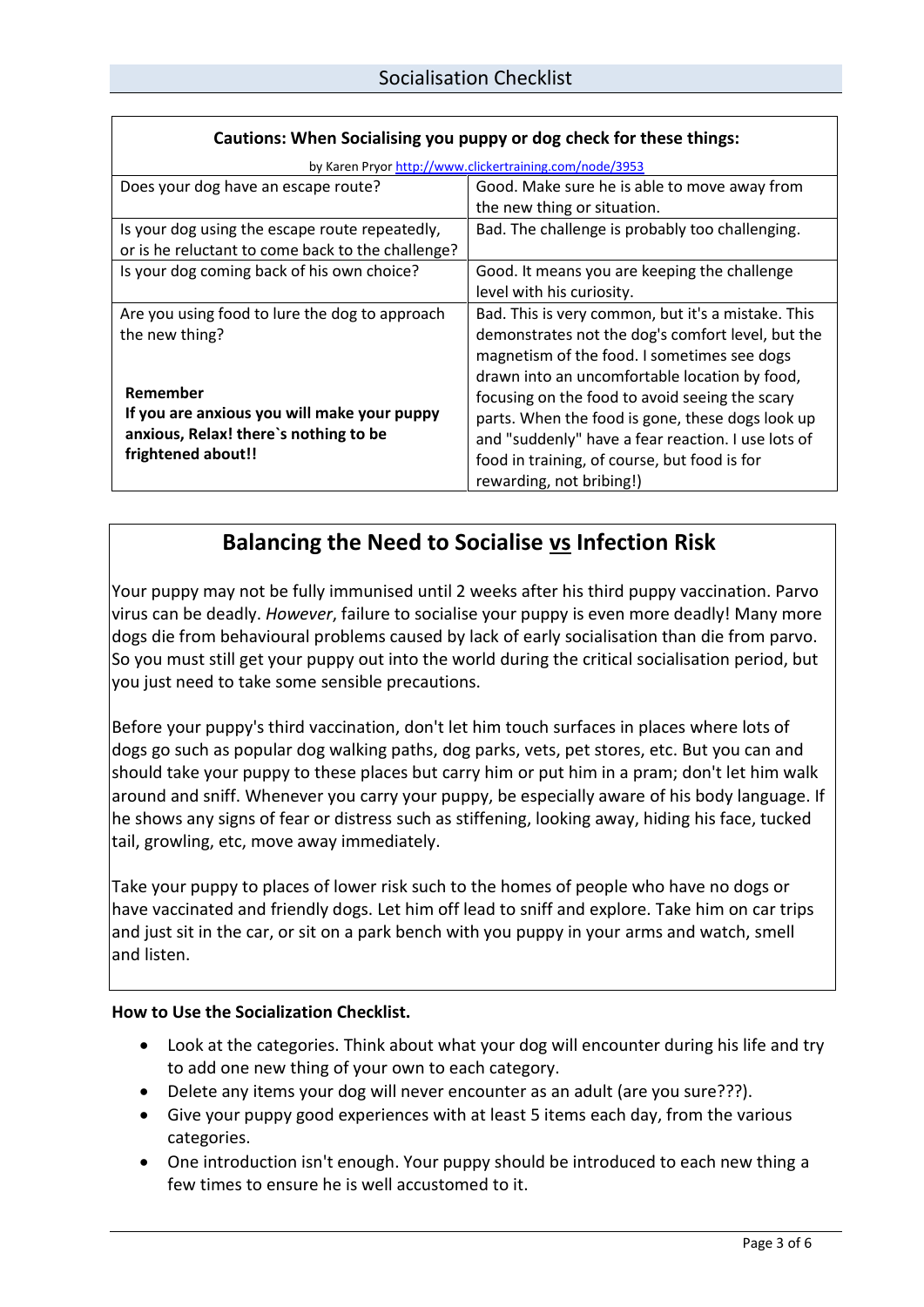### Socialisation Checklist

Give your puppy only good experiences, not scary, bad or neutral ones. Carefully watch your puppy's reaction and never force your puppy to be uncomfortable. Give treats and praise to create a positive association. If you are anxious you will make your puppy anxious, Relax! there`s nothing to be frightened

| about!!                                                                                         |                                                    |  |
|-------------------------------------------------------------------------------------------------|----------------------------------------------------|--|
| <b>Body Manipulation</b>                                                                        | $\Box$ ramps                                       |  |
| $\Box$ lift lips to inspect teeth and gums                                                      | $\Box$ stairs (walk up and down)                   |  |
| $\Box$ touch teeth and gums with fingers                                                        | $\Box$ vet (go there, sit, give treats, leave)     |  |
| $\Box$ brush teeth with soft, dog toothbrush (no<br>paste)                                      | <b>Places - Outdoors</b>                           |  |
| $\Box$ brush teeth with dog toothbrush and dog<br>toothpaste                                    | $\Box$ beach and ocean                             |  |
| $\Box$ wipe feet and paws and feel between<br>pads                                              | $\Box$ busy intersection<br>$\Box$ cafe            |  |
| $\Box$ touch nails with dog nail trimmer                                                        | $\Box$ car ride - preferably in back seat          |  |
| $\Box$ clip toothpicks (sounds like nail trimming)                                              | $\Box$ dog show or dog sport (agility, etc)        |  |
| $\square$ see and hear fur clippers (optional)                                                  | $\Box$ footbridge                                  |  |
| $\Box$ stroke ears and look inside                                                              | $\square$ park                                     |  |
| $\Box$ brush all over body with a variety of<br>combs and brushes                               | $\Box$ school yard with children                   |  |
|                                                                                                 | $\Box$ shopping centre                             |  |
| $\Box$ stroke and manipulate tail from base to<br>tip, lift tail                                | $\square$ sporting event (ie: child's soccer game) |  |
|                                                                                                 | $\Box$ walk after dark                             |  |
| $\Box$ wipe bottom                                                                              | $\Box$ brief walk in the rain                      |  |
| $\Box$ hug loosely and hold for a few seconds                                                   | <b>Surfaces</b>                                    |  |
| $\Box$ have a brief, warm bath<br>$\Box$ blow lightly with a hair dryer on cool, low<br>setting | $\Box$ carpet                                      |  |
|                                                                                                 | $\Box$ metal surfaces                              |  |
| $\Box$ hold briefly on back and stroke belly and                                                | $\Box$ tiles                                       |  |
| chest                                                                                           | $\square$ vinyl or linoleum                        |  |
| $\Box$ wear a dog coat or sweater                                                               | $\square$ wooden floors                            |  |
| <b>Places - Indoors</b>                                                                         | $\Box$ concrete                                    |  |
| $\square$ automatic doors                                                                       | $\square$ grass                                    |  |
| $\Box$ boarding kennel                                                                          | $\Box$ wet grass                                   |  |
| $\Box$ groomer                                                                                  | $\square$ grates                                   |  |
| $\Box$ lift (elevator)                                                                          | $\Box$ gravel/pebbles                              |  |
| $\Box$ other people's homes                                                                     | $\square$ mud                                      |  |
| $\Box$ pet shop                                                                                 | $\square$ sand                                     |  |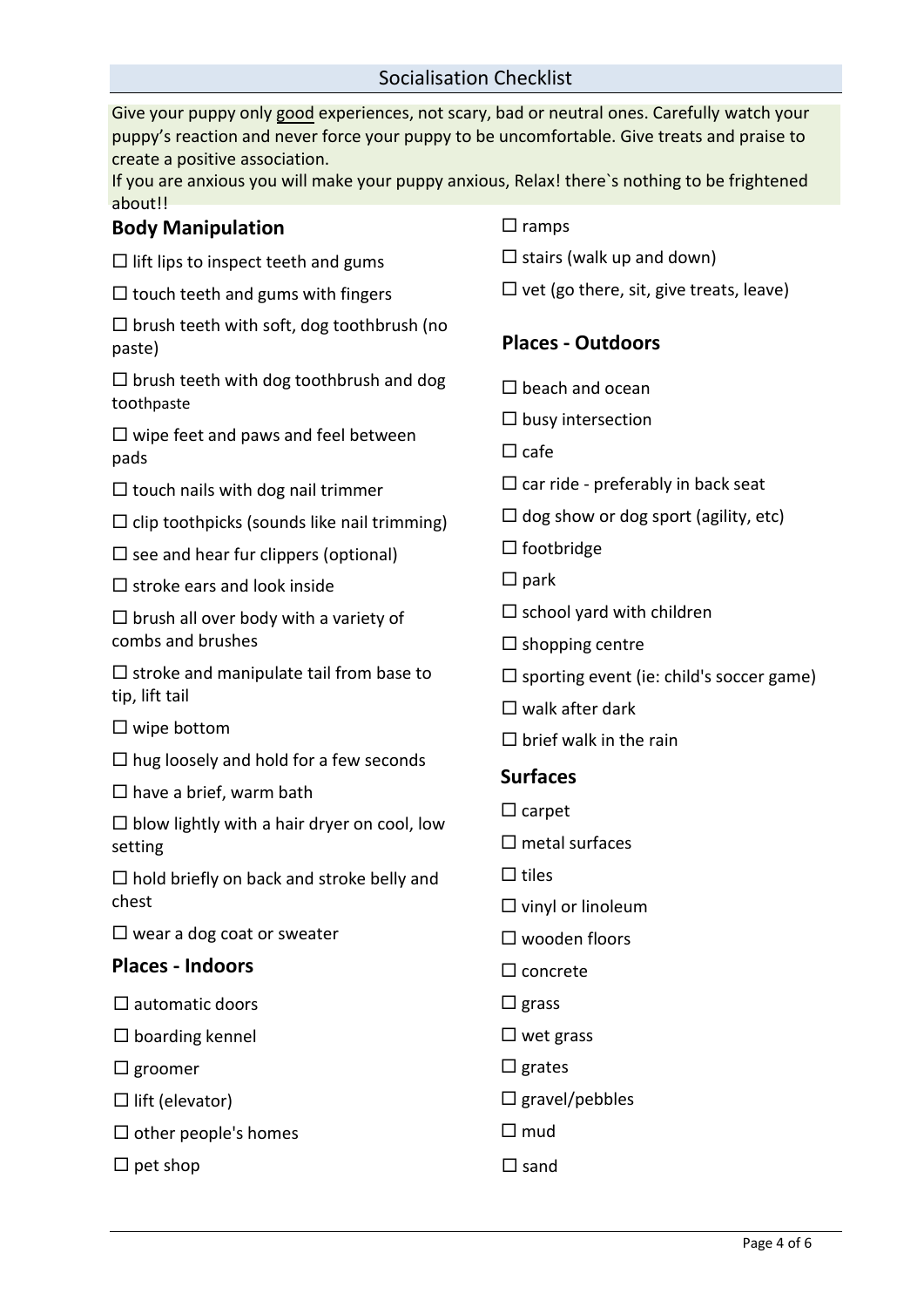|                                                                               | $\Box$ flag flapping                             |  |
|-------------------------------------------------------------------------------|--------------------------------------------------|--|
| <b>Home Environment</b>                                                       | $\Box$ remote control toy                        |  |
| $\square$ alarm clock                                                         | $\Box$ roller blades                             |  |
| $\Box$ all rooms, sheds, garage                                               | $\Box$ runner/jogger                             |  |
| $\Box$ dishwasher                                                             | $\Box$ scooter                                   |  |
| $\Box$ door bell                                                              | $\Box$ skate board                               |  |
| $\Box$ knocking on door                                                       | $\Box$ skipping rope                             |  |
| $\Box$ hair dryer                                                             | $\Box$ swings                                    |  |
| $\Box$ kettle                                                                 | $\Box$ trees blowing in the wind                 |  |
| $\Box$ lawn mower                                                             | $\square$ sheets on the line blowing in the wind |  |
| $\Box$ leaf blower                                                            | $\Box$ shaking out a bath towel                  |  |
| $\Box$ loud music                                                             |                                                  |  |
| $\Box$ loud TV                                                                | <b>Transport</b>                                 |  |
| $\square$ mop                                                                 | $\square$ airplane                               |  |
| $\square$ musical instruments                                                 | $\Box$ bus                                       |  |
| $\Box$ oven timer                                                             | $\Box$ car                                       |  |
| $\Box$ phones, various ring tones                                             | $\Box$ garbage truck                             |  |
| $\square$ rake                                                                | $\Box$ helicopter                                |  |
| $\Box$ sheets and towels flapping on the line                                 | $\Box$ mobility scooter                          |  |
| $\square$ shower and bathtub (no water)                                       | $\Box$ motorbike                                 |  |
| $\Box$ swimming pool                                                          | $\Box$ train                                     |  |
| $\Box$ vacuum cleaner                                                         | $\Box$ truck                                     |  |
| $\Box$ washing machine                                                        |                                                  |  |
| $\Box$ whipper snipper                                                        | <b>Types of People</b>                           |  |
| $\Box$ ceiling fan                                                            | $\Box$ babies                                    |  |
| $\square$ pedestal fan                                                        | $\Box$ toddlers                                  |  |
| $\square$ air conditioner                                                     | $\Box$ noisy children                            |  |
| $\Box$ heater (electric, gas, or wood, etc)                                   | $\Box$ adult men                                 |  |
| □                                                                             | $\Box$ man with deep voice                       |  |
| <b>Moving Things</b>                                                          | $\Box$ adult women                               |  |
|                                                                               | $\Box$ different races and cultures              |  |
| $\Box$ bicycle<br>$\Box$ Skateboard<br>$\Box$ scooter<br>$\square$ wheelchair | $\Box$ people over 60 or 70                      |  |